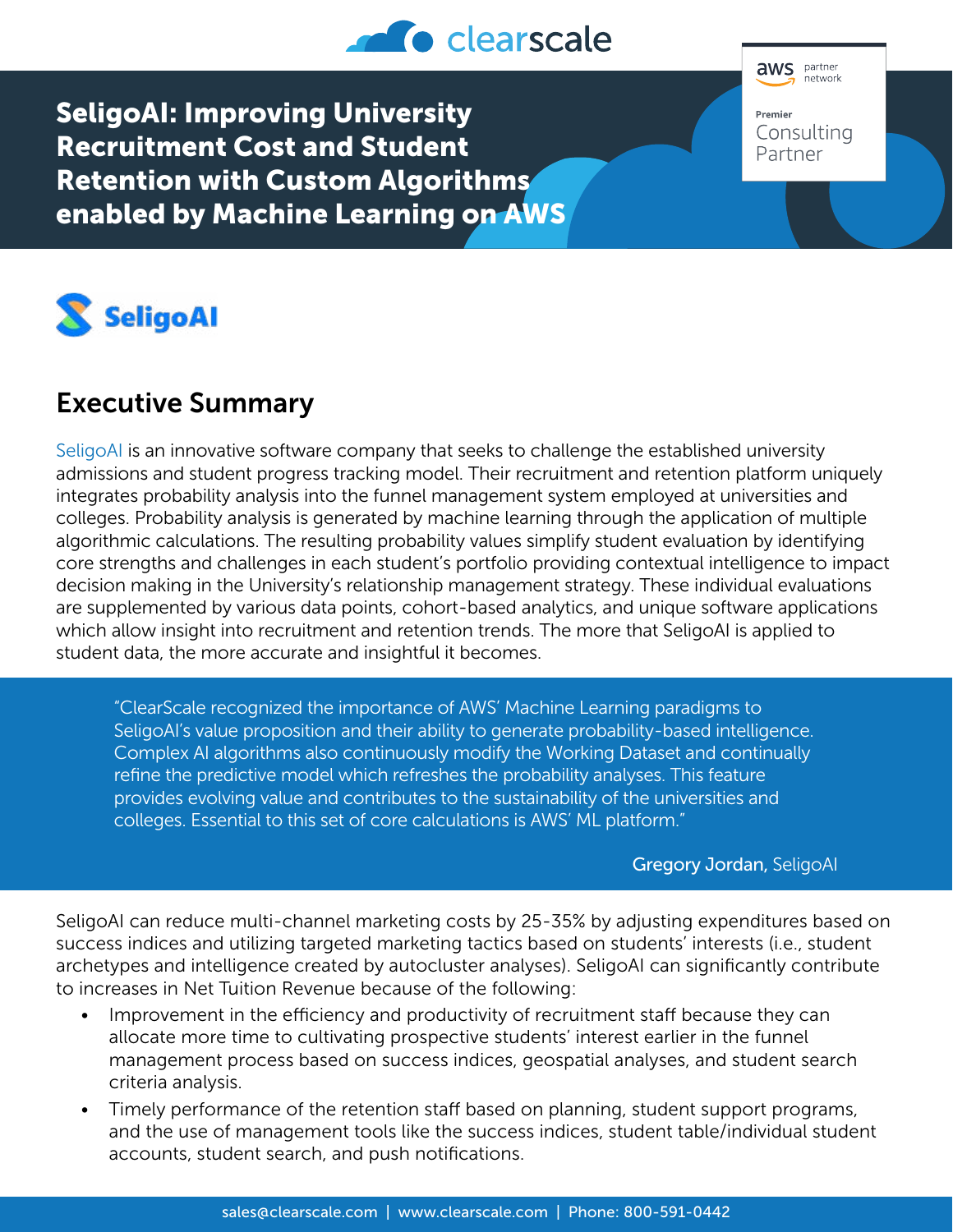

## The Challenge

Ensuring student success in higher education is a key driver for many universities. Many institutions invest heavily in understanding how student performance data, standardized testing, and behaviorbased activities impact their ability to succeed in college, and ultimately in their ability to graduate with a degree. Potential student candidates provide basic information to college entrance counselors. The decision-making process to admit a given student or to assist a student may be prone to subjective assessments and to errors in judgment. Gaps in understanding of how students interrelate in diverse social environments and under stress further complicate the learning process.

ClearScale, an AWS Premier Consulting Partner, was approached by SeligoAI who felt that developing a cloud-based solution could hold the key to aggregating and analyzing disparate data sets from universities. SeligoAI needed to use game-changing machine learning paradigms and provide informed prediction-based intelligence to college administration staff. This information can not only be used to identify how successful candidates might be once they enter college, but will also allow the institution to track the students' progress and foresee patterns or potential barriers to academic life. By identifying these patterns, the institution can take action to proactively alleviate these expected issues through comprehensive outreach programs.

## The ClearScale Solution

After an extensive review of the SeligoAI's requirements and business goals, it was determined the best approach for success was to design an integrated single tenant platform for educational institutions including four main parts: Analytics, leveraging Amazon Machine Learning, marketing, and application administration modules.

The resulting solution is accessible to select university management and executive staff via web and mobile applications that were built using AWS Cognito for authentication, Yii — an objectoriented component-based PHP web application framework, and AWS SNS for push notifications. This allows college and university staff to take action on analyzed data directly and have students provide a range of information about themselves, their interests and their ambitions.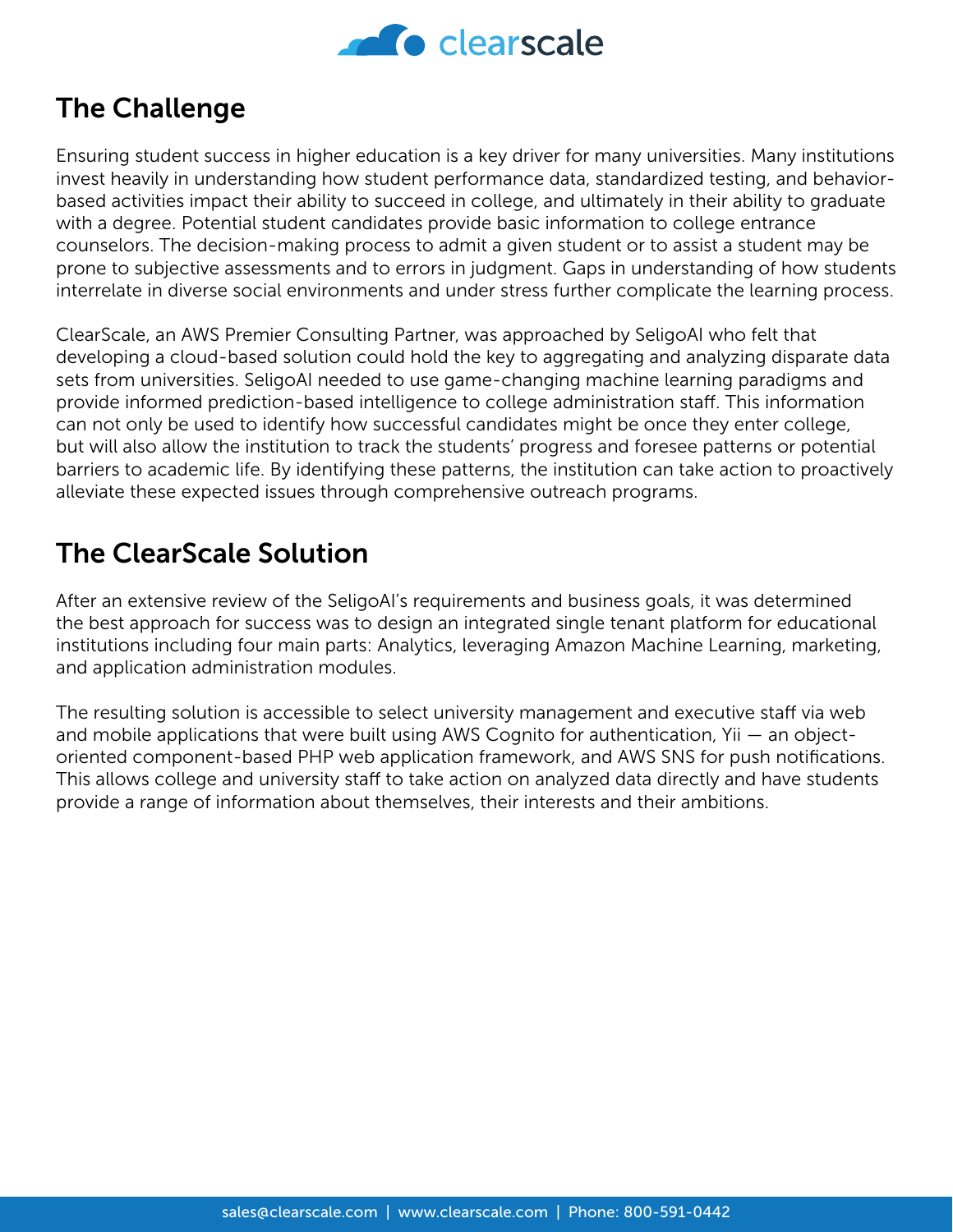

### The Analytics Administrative and Marketing Modules



The key feature of SeligoAI Solution is the set of success indices. They were designed to help university/college staff and executives to evaluate individual student success. Indices are values from 0 to 1 indicating probability of student success in college or university. The ML enabled regressional analysis algorithms provide an index value for each student or prospective student compared with the performance of the institution's former students. Each of the index calculations uses various standard academic, co-curricular, and financial aid variables as analytic parameters.

Students are divided into three groups:

- **Prospective**  $-$  High school graduates, who are not yet enrolled in college or university
- Active Students who are currently enrolled in a college or university
- Former Students who previously attended the college or university

The entire SeligoAI platform is built to gather the statistical data for calculation of indices and to provide college/university staff with predictive analysis based on these indices.

Leveraging SeligoAI's predictive analytics and aggregated reporting, colleges and universities can analyze hundreds of thousands of prospective students to identify likelihood of student potential and challenges, and can select those students who best represent the University's enrollment objectives. All student raw data can be uploaded into SeligoAI's system in a single large file.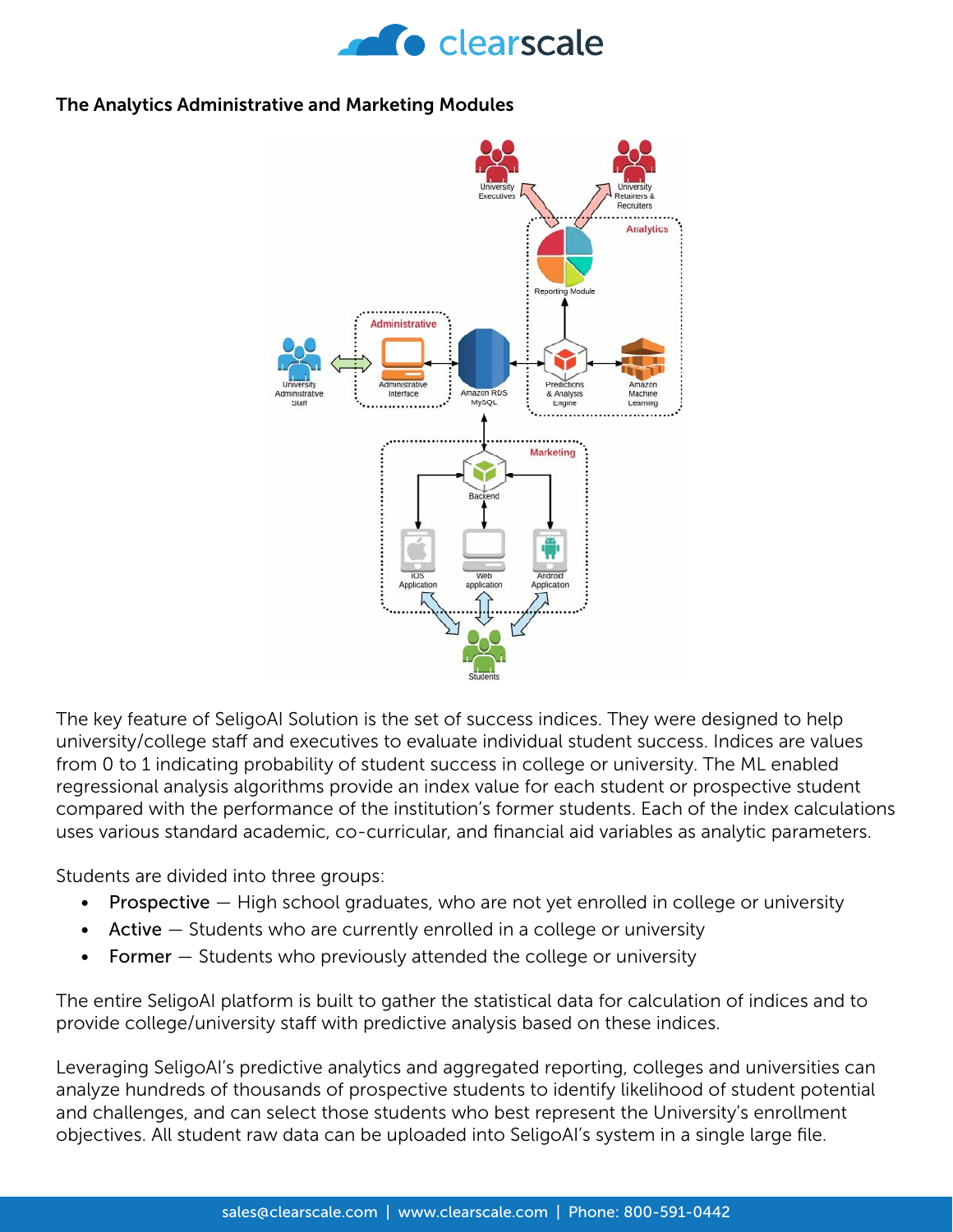

One of the technical challenges of the project was to develop the validation process for two hundred data fields per student to be included in a single upload file. To handle this complex process, the ClearScale team has implemented a fully scalable "bulk import" function able to process large bulk files, tested successfully at 250k+ students.

## Solution Data Flow Diagram



## Amazon Machine Learning

To make the application truly beneficial to SeligoAI and the universities and colleges that would use the system, ClearScale developed complex AI algorithms enabled by Amazon Machine Learning to study patterns and behaviors of a population by analyzing large sets of data. The results are then used to determine expected behavior or patterns of smaller populations of data by comparing it to the original set of learning results.

Taken a step further, Amazon Machine Learning allows the system to constantly go through a refreshed learning cycle by taking in new data points and processing them through those same complex AI algorithms to determine if the original results have changed based on changes in behavior or data in the population data set. This allows the system to learn and provide fresh insights to the predictive models with the additional variables; this in turn translates into more refined determinations of student success or areas of expected difficulty in school. SeligoAI provides this complex and advanced technology to university staff with just the click of a button. Using auto-clustering functionality, school staff can analyze a student in relation to schooldetermined groups based on various data points customized by the university.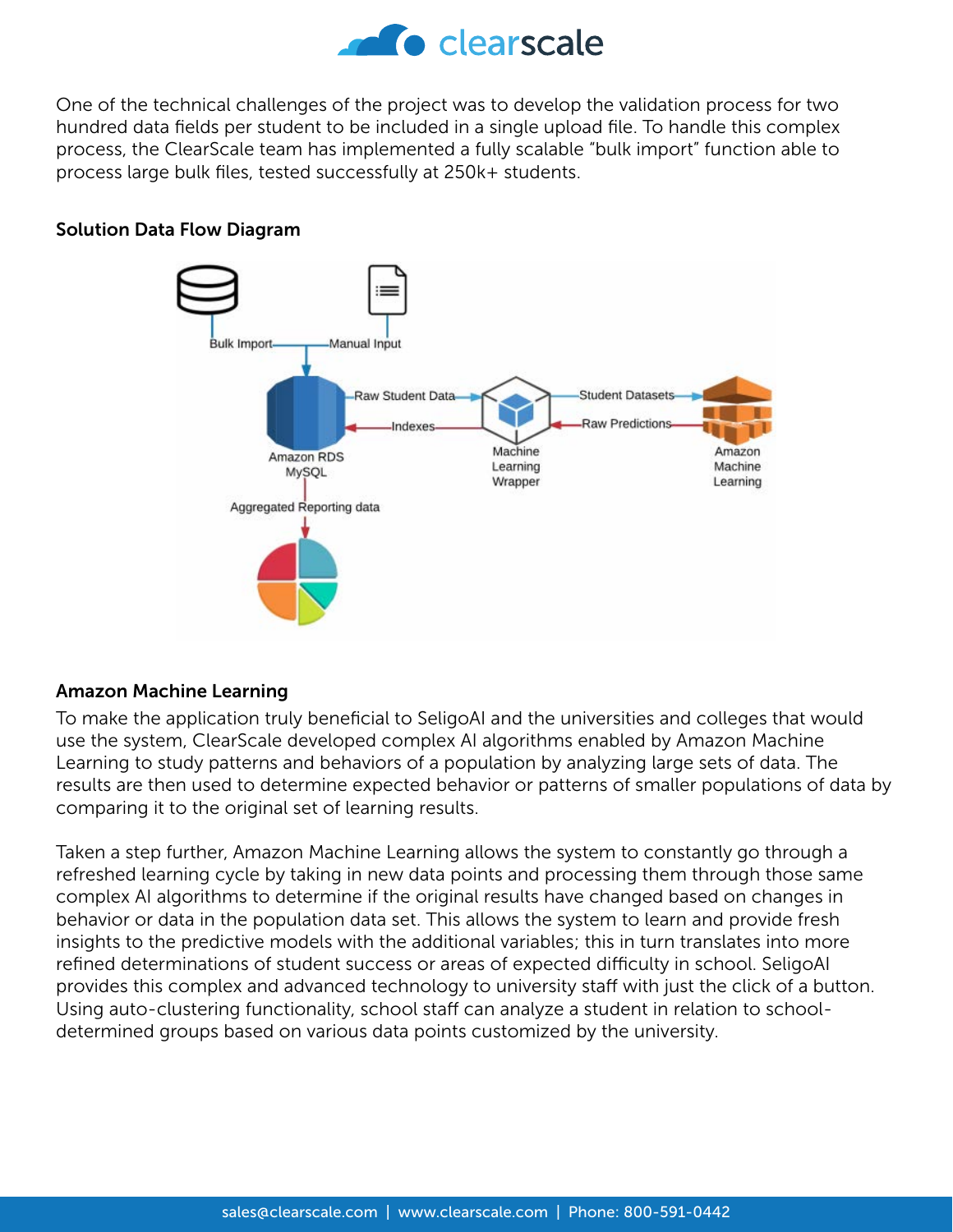

All complex prediction calculations are processed by the SeligoAI application on the AWS Platform. Because of the high processing load of complicated analysis algorithms, and depending on the number of students in the school's database, the Amazon Machine Learning process could potentially take up to two to three hours for each index, if not optimized. To improve the speed of these calculations, the ClearScale team designed and implemented a special engine to simultaneously process these background calculations. Specifically, the parallel background data processing on EC2 instances was implemented. When a user uploads ZIPped student data file - it gets broken down into segments and simultaneously processed by several EC2 instances at once. This drastically decreased the total processing time for all indices to just around 20 minutes for the same size dataset.

SeligoAI uses sophisticated algorithms enabled by Amazon Machine Learning to make predictions of student success evaluated in indices. Interaction with Amazon Machine Learning includes four main functions:

- 1. Working Dataset Amazon Machine Learning creates a model of student success based on existing data from the students who graduated.
- 1. Model Evaluation Amazon Machine Learning evaluates the data and checks if it is correct based on the number of fields required and quality of data.
- 1. Learning Dataset if a model was created properly, application passes info to Amazon Machine Learning, including prospective and active students' data.
- 1. Predictions Analysis at the end of process the application retrieves data from Amazon Machine Learning predictions engine which is then analyzed and saved in the form of indices in a database.

## Amazon Machine Learning Functions Diagram

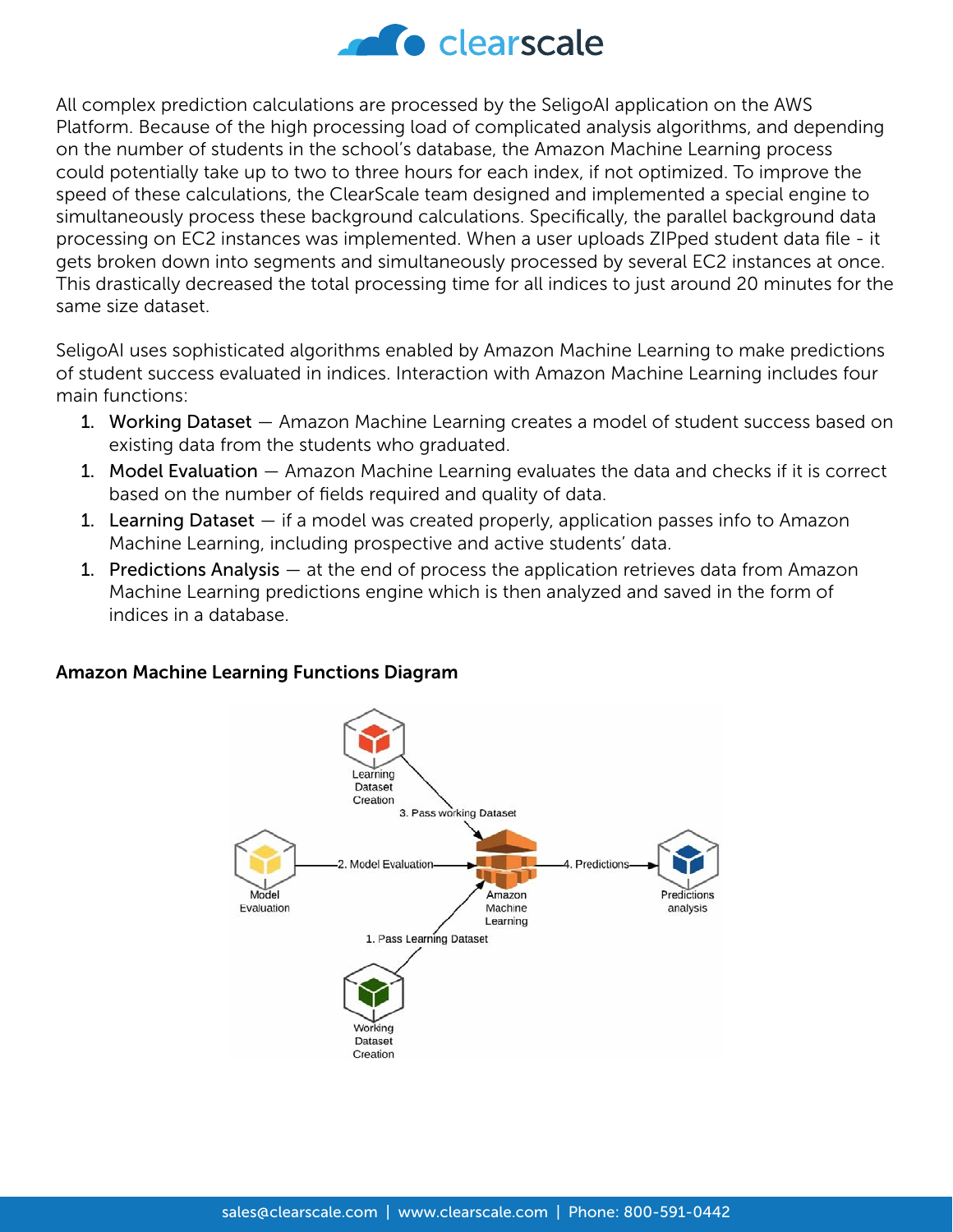

#### The User Roles and Application Interface

Administrative dashboards were customized for each User Role, affording each administrator access to student data, information, and applications appropriate for their responsibilities. Important student stats and sophisticated reporting functions facilitate recruitment and retention program development.

The application also provides user interfaces with which to manage student data, either manually or through digital transfer. Analytical tools to search for patterns and trends in student performance were also developed; probability analytics were consistently integrated into these applications.

SeligoAI's administrative interface manages individual universities or colleges on the tenant-based system. SeligoAI also provides setup and configures those instances for each institution. Once a licensing agreement has been developed, SeligoAI gives the university's or college's system administrator access to the Instance's Settings. Each institution independently manages its own SeligoAI account and can request customizations to accommodate its recruitment and retention program.

## Administrative Interface Screenshots

| Student Search      | $\ddot{\text{o}}$    |                                                                           |                     |                                                   |             |                                                                       |                      |                                                    |                      |
|---------------------|----------------------|---------------------------------------------------------------------------|---------------------|---------------------------------------------------|-------------|-----------------------------------------------------------------------|----------------------|----------------------------------------------------|----------------------|
|                     |                      | Results (8169)                                                            |                     |                                                   |             |                                                                       | Add a Student        |                                                    | $MV$ ;<br>$\sim$     |
| Add filter .        | <b>Risict Biters</b> |                                                                           |                     | She San Marydorf, 1988                            |             | Shadest (St. 1999) and the                                            |                      | 0.664 0.662                                        | 0.284                |
| Academic Index      | $\sim$<br>$\sim$     | Frienand Scans<br>CANE.                                                   | Tonnessee<br>431337 | ACT Marks<br>ACT Neading                          | 22<br>3.F   | <b>19 Writings</b><br>TSLMade                                         |                      | <b>Luxeaud financial</b><br>constantes.            | 600                  |
| Performance index   | ÷                    | High School Rank:<br>Mumber of co-corricular                              | $\infty$            | ACT Science:<br>ACT Wright                        | 19          | TS Reading:<br>The English                                            |                      | Fashwall studient form:<br>Perkins Joans<br>43,672 | 10200<br>$\alpha$    |
| Financial Ald Index | $\equiv$             | scholars.<br>Number of education<br>placement courses.                    |                     | ACT Committee<br>SAT Reading/Writing<br>SATMAIN'S | <b>IS</b>   | Turnal provincial conditional and<br>Student grant or<br>scholarshur. | SANY<br><b>STAYS</b> |                                                    |                      |
| <b>Search</b>       |                      | Number of cust<br>wentlooker emirses:<br>Munday of dual crade<br>DOMESTIC | b)                  |                                                   |             |                                                                       |                      |                                                    |                      |
|                     |                      | A Hide                                                                    |                     |                                                   |             |                                                                       |                      |                                                    | <b>NASHR</b><br>2500 |
|                     |                      |                                                                           |                     | Soc Sec Number: 1000                              | Student (D) |                                                                       |                      | 0.9627                                             | $0.819$ 0            |
|                     | $\sim$               | <b>Premary Scales</b><br><b>CALLS</b>                                     | Terrenee            | ACT Mark                                          | <b>CF</b>   | TO Writing                                                            |                      | Experient financial.<br>convision                  | r v<br>7145          |

|                                           | Monito name \$2                 |                            | losterd/cenare *  Both |                           |  |  |  |  |
|-------------------------------------------|---------------------------------|----------------------------|------------------------|---------------------------|--|--|--|--|
| 1.362<br>August 1994                      | Fortunancial Index              | $^{4}$                     | Pristrust has been     | 10144                     |  |  |  |  |
| <b>PATIEN</b><br>Profile.                 |                                 |                            |                        |                           |  |  |  |  |
| œ<br>High School Education                | 147 Hybert Reality/White Leader |                            | SERVICE BAY            |                           |  |  |  |  |
| Telefa:                                   | 147 Sampleine Insier            |                            |                        |                           |  |  |  |  |
|                                           |                                 |                            |                        |                           |  |  |  |  |
| <b>Enamatika</b>                          | ISC High-cd English courts      | (C) righted distance (126) |                        | atled with the party 120  |  |  |  |  |
| Academic indicators                       | at report insection 15          | HTM/relitting line 25      |                        | at I mirror Consorce none |  |  |  |  |
| <b>DOLLARS CONVEYS</b><br><b>PERMITTE</b> | TSI-lighted Winning needs       |                            | To Hallery Barrison    |                           |  |  |  |  |
| interest in interest Deliveraty           | Things four pres-               |                            | The mythod Roster anno |                           |  |  |  |  |



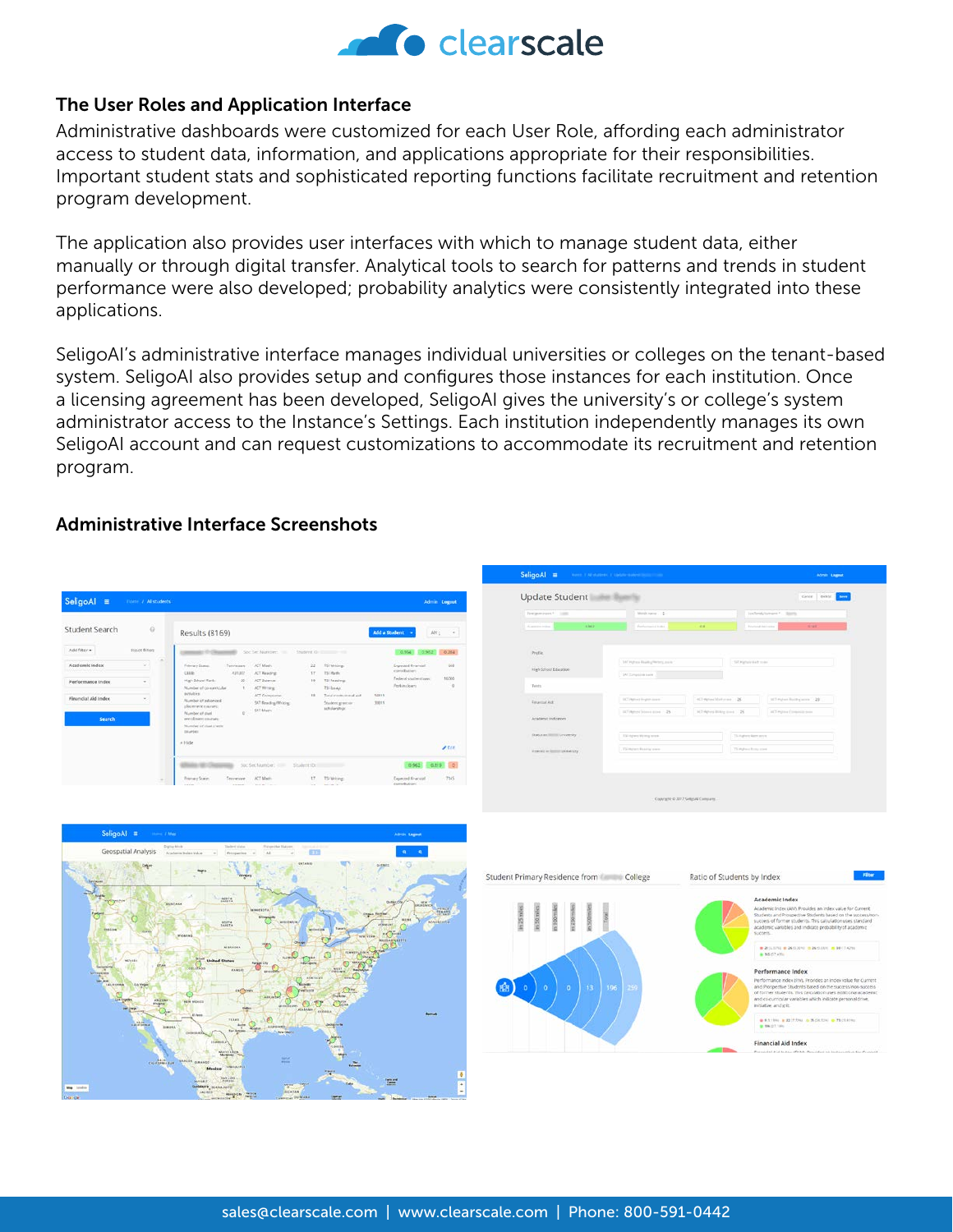

## The Value and Benefits

SeligoAI's solution provides a range of analytics designed to give universities and colleges a datainformed recruitment and retention platform. Their systemic approach to student recruitment creates opportunities for process improvement and improved results. Random, sometimes minimally-informed decision-making occurs during the recruitment and retention processes. By engaging directly with prospective students early with the proposed solution, SeligoAI believes that a quantitatively derived evaluation, highlighting strengths and challenges, would reduce attrition in the student body and save in recruiting costs by streamlining the application and evaluation process.

Projected Value Example: A school of 2000 students that improves its retention and persistence rates across several entering cohorts using the SeligoAI platform will not only improve student success rates, but also stabilize its net tuition revenue levels. A net increase of 5% could generate hundreds of thousands of dollars or exceed \$1 million in tuition revenue increases depending upon the average net tuition revenue level of the university or college.

There is an additional advantage to each university or college having their own AWS instance with which to compile and analyze their unique student body data sets. SeligoAI can provides aggregated statistical information which allows each institution to discern enrollment patterns or academicrelated behaviors. To summarize, the main benefits to the Colleges and Universities include:

## Reducing Marketing Costs

- By conducting targeted marketing campaigns to prospective students earlier in the recruitment cycle based on the three Success Indices.
- By conducting marketing campaigns to prospective students based on geospatial analyses; insight is afforded based on historic student markets and current student markets. Geospatial market intelligence enables the strategic use of funds to high-priority markets.
- By developing communication flows to diverse student groups which describe the alignment of institutional resources with the expressed interests and academic performances of prospective and current students.
- By exploring new student markets though the use of the three Success Indices and Geospatial Analyses.
- By offering insight into the common interests of students through the use of the advanced 'Student Search' feature which researches 200 fields of information about each student.
- By providing observations into student groups based on 200 fields of information through the use of the Autocluster feature.
- By providing market intelligence throughout each phase of the funnel management process: prospect, inquiry, applicant, accepted, deposited, registered, and matriculant, based on the three Success Indices and Geospatial Analyses. Strategic marketing and recruitment pivots can be made based on changes in students' responses and Success Indices.